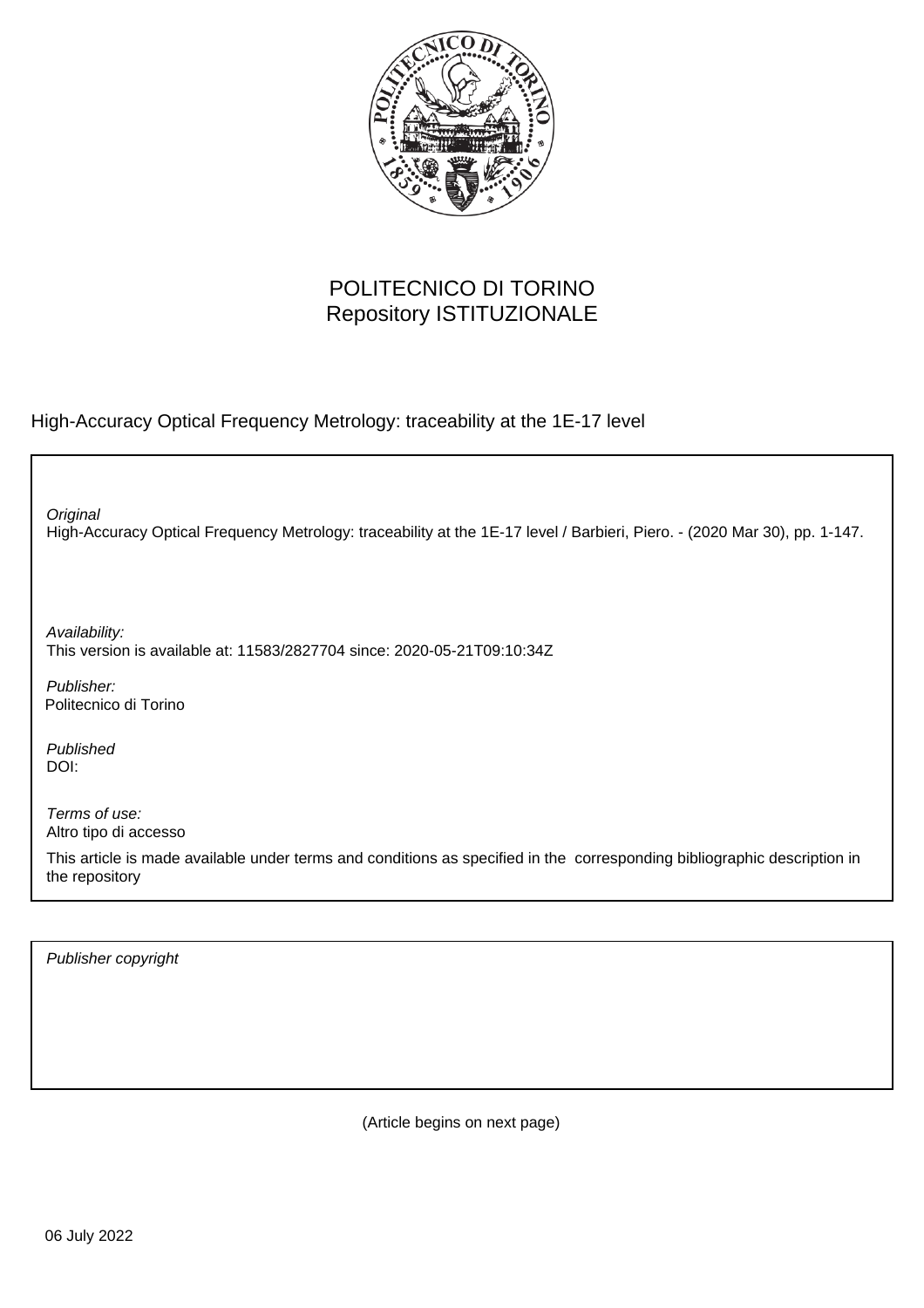## Abstract

The advancements achieved in measuring and disseminating optical frequency signals have benefited the realisation of metrological standards. In particular, atomic clocks based on optical transitions show performances that outperform those of the current primary standards that realise the definition of the second in the International Systems of Units (SI), based on the hyperfine microwave transition of the fundamental level of the Cs atom. A future redefinition of the second will be possible if accurate frequency measurements of optical clocks with respect to the current Cs primary standard are performed, as well as direct comparisons of optical clocks to characterise their ultimate uncertainty level.

High-accuracy optical frequency measurements have been made possible thanks to the development of optical frequency combs, which are based on femtosecond pulsed lasers whose frequency spectrum consists of a series of equispaced optical frequency modes. Being the separation between the comb modes a radio-frequency, frequency combs provide a direct link between the optical and microwave domain, allowing comparison of optical frequencies with respect to the Cs primary standard. Moreover, optical combs make feasible measurements of optical frequency ratios, so that comparisons between different species of optical clocks can be performed. In this case optical combs are used as transfer oscillators throughout the optical domain. In addition, the same technique can be used to perform spectral purity transfer of ultrastable optical sources.

When atomic clocks have to be compared between distant facilities, proper methods to disseminate time and frequency signals have to be found. In the case of optical frequencies, the technique that makes possible accurate dissemination is based on the frequency transfer over networks of phase-stabilised optical fibre links. Dissemination at the accuracy level achieved by optical clocks have been demonstrated over distances of thousands of km.

This thesis reports on the work carried out at the Istituto Nazionale di Ricerca Metrologica (INRiM), the Italian National Metrology Institute (NMI), and the activity performed as guest researcher at the National Physical Laboratory (NPL), the UK's NMI.

The work performed at INRiM focused on using an erbium-fibre frequency comb to enable spectral purity transfer of ultrastable lasers and optical frequency measurements of the <sup>171</sup>Yb optical lattice clock operating in our laboratories. Spectral purity transfer between the 1156 nm and 1542 nm spectral regions has been demonstrated with a residual instability of  $5 \times 10^{-17} (\tau/s)^{-1/2}$  and accuracy of  $3 \times 10^{-19}$ . Two absolute frequency measurements of the <sup>171</sup>Yb clock have been performed by